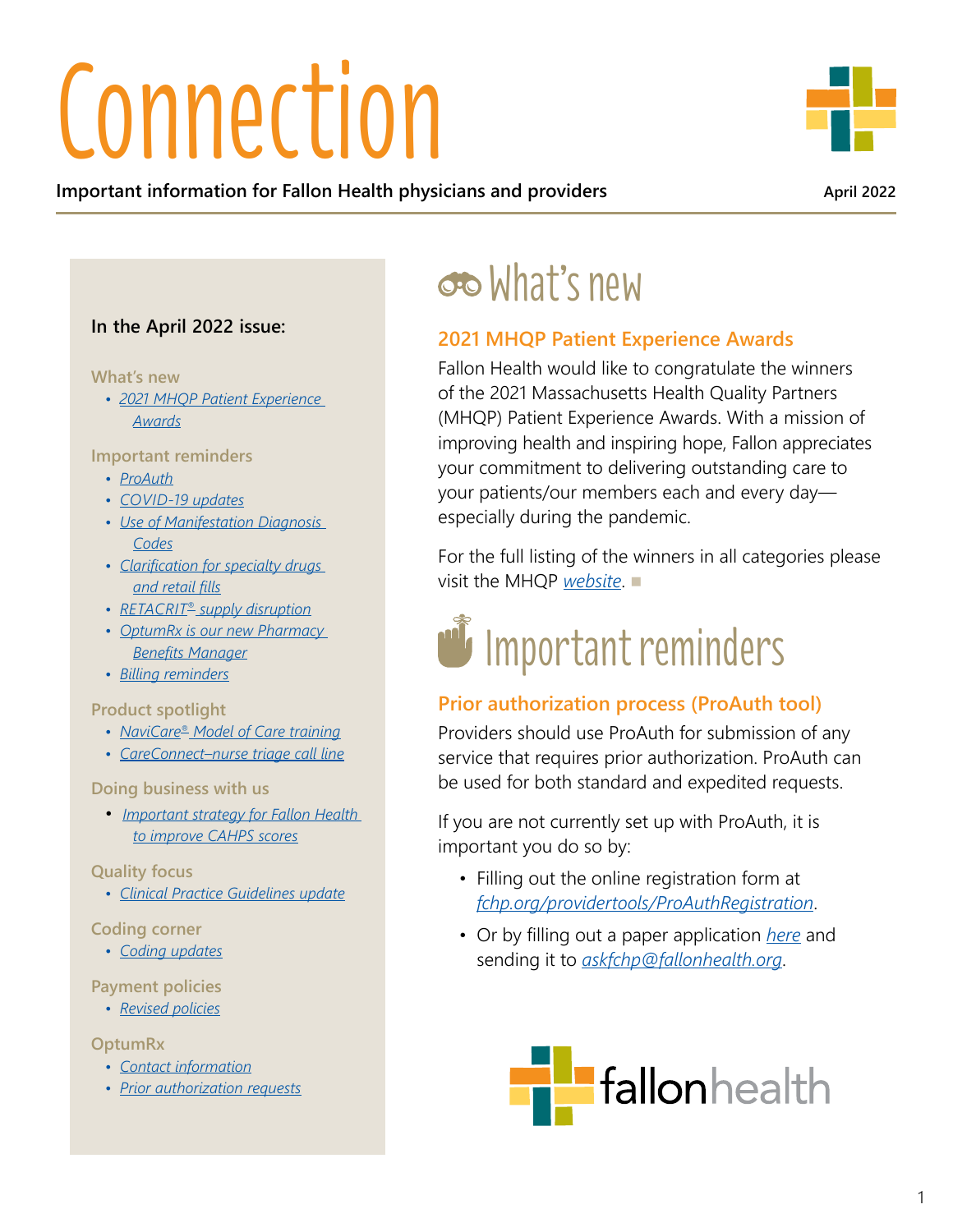<span id="page-1-0"></span>Live webinars are available to all ProAuth users whether you are a new user or just need a refresher. Please see our *[website](https://www.fchp.org/providers/announcements.aspx)* for available dates and times.

• Webinar topics include how to use the ProAuth Dashboard and other targeted educational trainings

If a webinar is not convenient for you, contact your Provider Relations Representative to request an instruction manual via email.

#### **Reminders:**

ProAuth should not be used for post-acute requests, such as Skilled Nursing Facility, Acute Rehabilitation Hospital and Long Term Acute Care Hospital Requests. These requests need to be submitted by using the Skilled Nursing Facility Admission Review Request *[form](https://www.fchp.org/~/media/Files/ProviderPDFs/Forms/SNFAcuteRehabAdmReview.ashx?la=en)* or the Standardized Prior Authorization Request *[form](https://www.fchp.org/~/media/Files/ProviderPDFs/Forms/SNFAcuteRehabAdmReview.ashx?la=en)* and by faxing supporting clinical documentation to the Utilization Management department at 1-508-368-9014.

#### **How to reset your password:**

- Go to *[fallonhealth.okta.com](https://fallonhealth.okta.com/)*.
- Click "**Need help signing in?"**
- Enter your email and select **"Reset via Email."**
- You will receive confirmation that the email has been sent. Once you receive the email, click **"Reset password."**
- This will open your browser, and you will be prompted to answer your security question. Once you answer the question, click **"Reset Password."**
- Enter your new password twice and click **"Reset Password."**

Need additional help? See our *[ProAuth FAQs](https://www.fchp.org/en/providers/resources/proauth-help.aspx)* for answers to common questions.

If you have any issues or concerns, please contact your Provider Relations Representative directly.

#### **COVID-19 updates**

#### **Home covid tests**

Fallon Health began covering over-the-counter COVID-19 tests for all Fallon members whose plan includes a pharmacy benefit as of January 15, 2022. Members can present their ID card at any network pharmacy to obtain an at-home test. Members can get up to 8 individual tests per month. Fallon Medicare Plus, Fallon Medicare Plus Central and Commercial plan members can submit for reimbursement for tests paid out of pocket.

For more information see our *[website](https://www.fchp.org/covid-tests.aspx)*.

#### **Utilization Management/Prior Authorization reviews**

Effective June 1, 2022, Fallon Health will resume full Utilization Management/Prior Authorization (UM/PA) review for Fallon Medicare Plus and Fallon Medicare Plus Central members related to Acute Inpatient Hospital, Elective Surgeries and Post-Acute Admissions.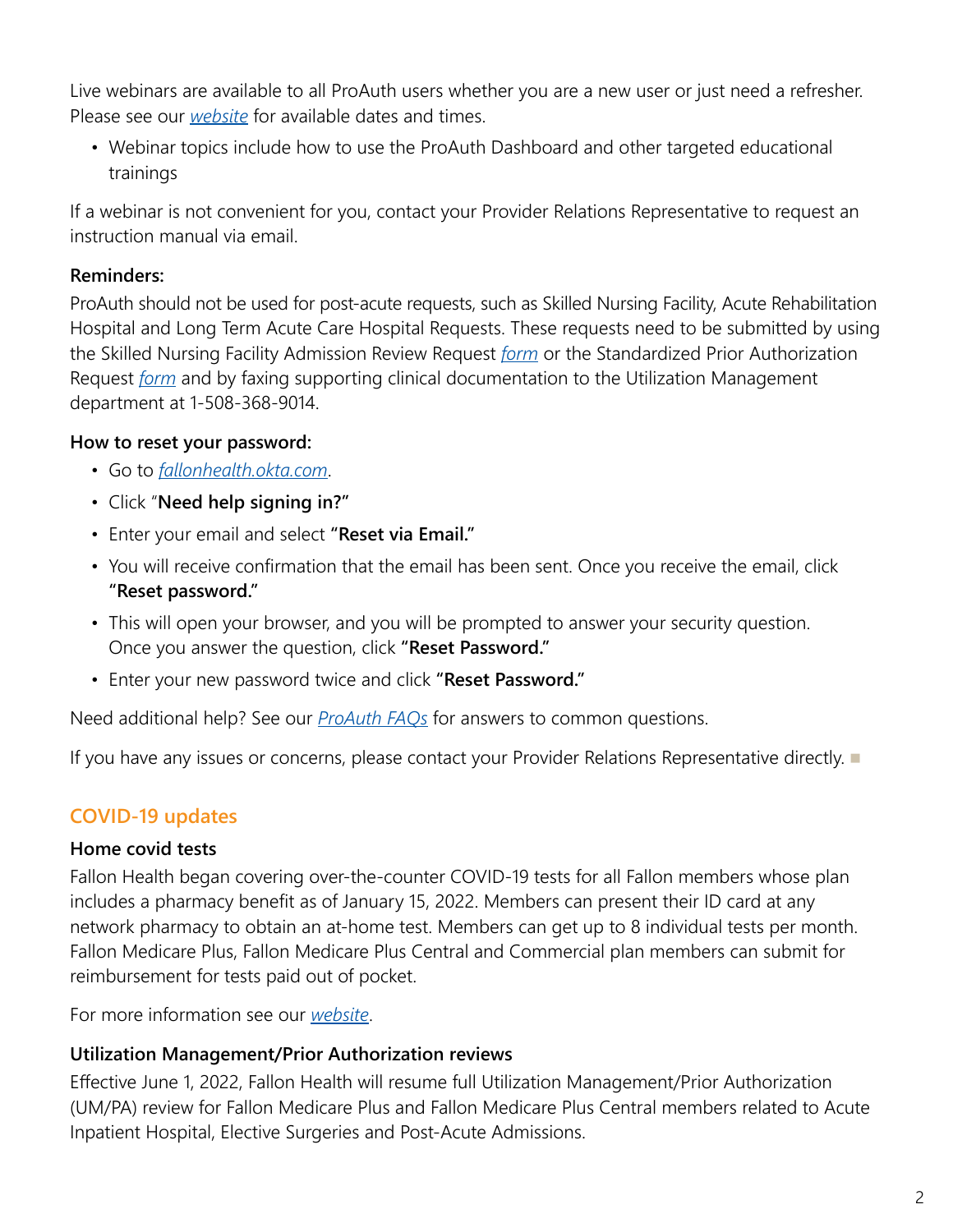<span id="page-2-0"></span>Fallon Health UM/PA is compliant with the following bulletins:

- **For Commercial Members:**  DOI bulletin 2022-03: *[mass.gov/news/bulletin-2022-03-extended-relaxation-of-prior](https://www.mass.gov/news/bulletin-2022-03-extended-relaxation-of-prior-authorization-in-response-to-health-facility-capacity-constraints-issued-february-23-2022)[authorization-in-response-to-health-facility-capacity-constraints-issued-february-23-2022](https://www.mass.gov/news/bulletin-2022-03-extended-relaxation-of-prior-authorization-in-response-to-health-facility-capacity-constraints-issued-february-23-2022)*
- **For Medicaid ACO/NaviCare/PACE members:**  MCE bulletin 75: *[mass.gov/doc/managed-care-entity-bulletin-75-90-day-suspension-of-prior](https://www.mass.gov/doc/managed-care-entity-bulletin-75-90-day-suspension-of-prior-authorization-for-previously-scheduled-surgery-and-behavioral-health-and-non-behavioral-health-inpatient-care-0/download)[authorization-for-previously-scheduled-surgery-and-behavioral-health-and-non-behaviora](https://www.mass.gov/doc/managed-care-entity-bulletin-75-90-day-suspension-of-prior-authorization-for-previously-scheduled-surgery-and-behavioral-health-and-non-behavioral-health-inpatient-care-0/download)[l-health-inpatient-care-0/download](https://www.mass.gov/doc/managed-care-entity-bulletin-75-90-day-suspension-of-prior-authorization-for-previously-scheduled-surgery-and-behavioral-health-and-non-behavioral-health-inpatient-care-0/download)*

#### **Federal Public Health Emergency**

As of April 1, 2022, the Federal Public Health Emergency is set to expire on April 16, 2022. We will keep providers apprised of changes and implications. Please note: The President of the United States has signed legislation to continue telehealth for Medicare for five months after the end of the Federal Public Health Emergency.

#### **Sequestration**

CMS extended the suspension of the payment reduction through March 31, 2022. Fallon Health will implement the reduction on Fallon Medicare Plus and Fallon Medicare Plus Central applicable payments as follows:

- Effective 4/1/22-6/30/22 a 1% reduction
- Effective 7/1/22 a 2% reduction

#### **Reminders for billing vaccine and monoclonal antibody administration**

- **For Fallon Medicare Plus™, Fallon Medicare Plus™ Central, NaviCare® SNP, and Summit ElderCare** Providers submit a claim directly to Fallon Health for the vaccine and monoclonal antibody administration (no longer bill the CMS Medicare Administrative Contractor).
- **For Fallon 365 Care, Berkshire Fallon Health Collaborative, Wellforce Care Plan, NaviCare SCO** Providers submit a claim to Fallon Health for the vaccine administration with an accompanying claim line for the vaccine with an SL modifier and a charge of \$0.00.
- **For Commercial and Community Care members** Providers submit a claim to Fallon Health for the vaccine administration.

#### **Specimen collection codes for diagnostic testing for Fallon 365 Care, Berkshire Fallon Health Collaborative, Wellforce Care Plan, NaviCare and Summit ElderCare members**

Fallon Health will follow MassHealth reimbursement for HCPCS codes G2023 and G2024 for specimen collection when billed by a physician, acute outpatient hospital, community health center, family planning agency, or clinical laboratory which was set to end on March 31, 2022.

#### **Use of Manifestation Diagnosis Codes**

Fallon Health promotes correct claims coding, including the appropriate use of manifestation codes. Manifestation codes describe the manifestation of an underlying disease, not the disease itself. Please follow the ICD-10-CM Manual instructions for manifestation codes. Please do not report a manifestation code as the only diagnosis or principal diagnosis on a claim.  $\blacksquare$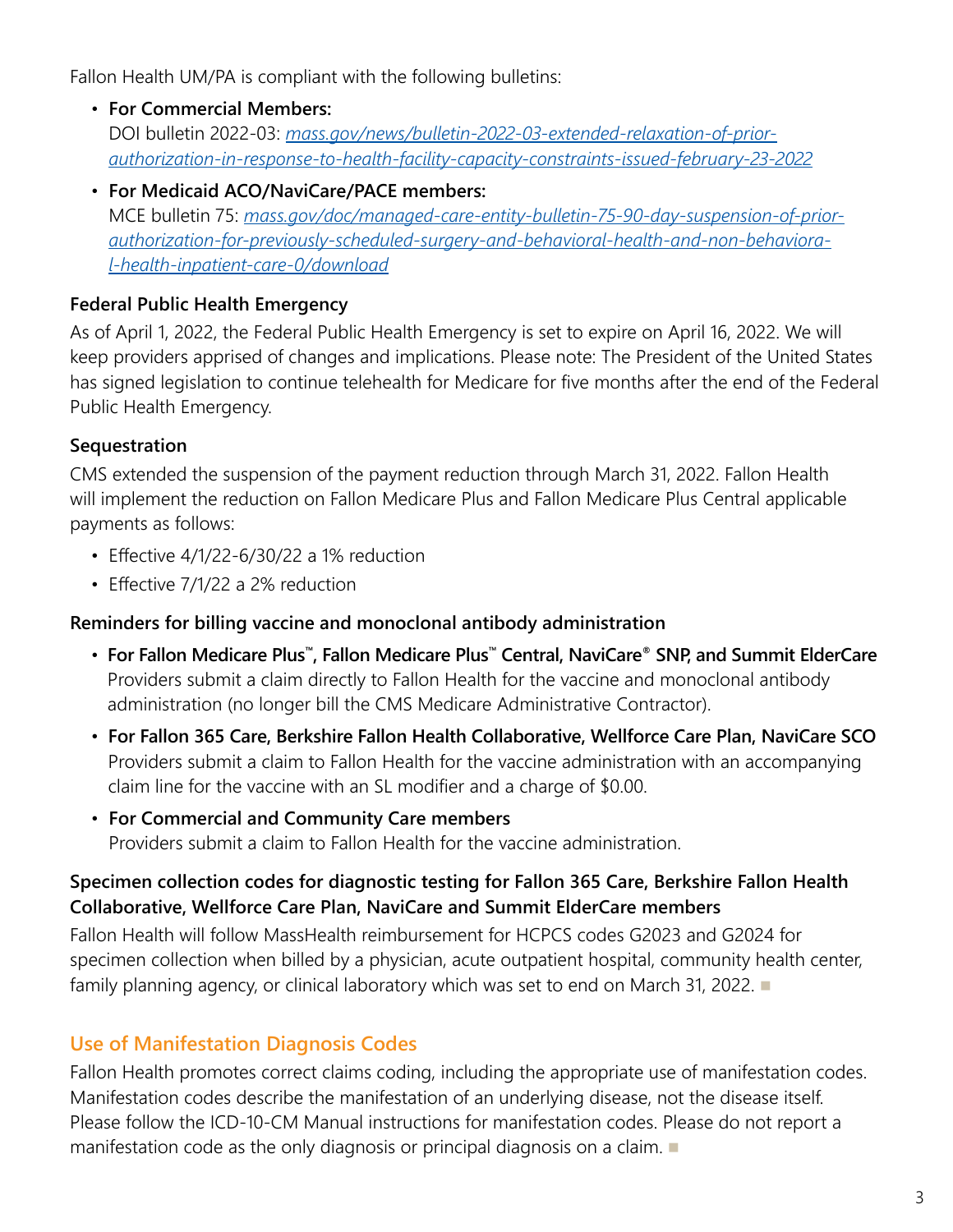#### <span id="page-3-0"></span>**Clarification for specialty drugs and retail fills – Commercial, Community Care and Medicaid members**

Some medications may only be available through the OptumRx Specialty Pharmacy. However, Fallon may allow a one-time fill of a new specialty drug at a local pharmacy. After this one-time fill, the member will receive a letter and a call to set up delivery of the drug through the OptumRx Specialty Pharmacy. All other specialty drugs will be required to be filled within the OptumRx Specialty Pharmacy—there will be no allowance for a retail fill. More information on specialty drugs may be obtained on our **[website](https://www.fchp.org/providers/pharmacy/specialty-pharmacy.aspx)**.

#### **RETACRIT® supply disruption for Fallon Medicare Plus, Fallon Medicare Plus Central, Commercial and Community Care members**

Pfizer has communicated that RETACRIT will experience a supply disruption starting late May 2022 with an anticipated return to supply in early Q4 of 2022. If RETACRIT is not obtainable, as confirmed by the FDA drug shortage *[website](https://www.accessdata.fda.gov/scripts/drugshortages/default.cfm)*, members who have an active RETACRIT prior authorization on file will be able to receive a non-preferred epoetin alfa product (Epogen or Procrit). For new members planning to start a non-preferred epoetin alfa product (Epogen or Procrit) during this time, the prior authorization requirement will not require members to have a contraindication or intolerance to RETACRIT.

#### **OptumRx is our new Pharmacy Benefits Manager (PBM)**

Fallon Health's pharmacy benefits manager is now OptumRx, effective January 1, 2022.

#### **Prior authorizations**

Any prior authorization requests should be submitted to OptumRx. Active prior authorizations were transferred from CVS Caremark to OptumRx automatically. For more information about OptumRx prior authorizations:

- *[Submitting a PA request](https://professionals.optumrx.com/prior-authorization.html)*
- *[PA guidelines and procedures](https://professionals.optumrx.com/resources/manuals-guides/pa-guidelines-procedures.html)*
- *[PA forms](https://professionals.optumrx.com/prior-authorization/prior-authorization-lob.html)*

#### **Prescribing for mail order pharmacy**

You have three options for prescribing with OptumRx Home Delivery:

- 1. ePrescribe Simply add the OptumRx profile in your electronic medical record (EMR) system using the following information: OptumRx Mail Service, 2858 Loker Ave East, Suite 100, Carlsbad, CA 92010NC PDP ID = 0556540; PID = P00000000020173.
- 2. Call an OptumRx pharmacist at 1-800-791-7658
- 3. Fax a completed form to OptumRx at 1-800-491-7997

#### **Prescribing for specialty medications**

- 1. Phone: 1-855-427-4682.
- 2. Address: P.O. Box 2975, Mission, KS 66201
- 3. Fax (for prescription submissions only no PAs): 1-877-342-4596

For more details about submitting prescriptions to OptumRx, check out this *[guide](https://professionals.optumrx.com/resources/manuals-guides/successful-prescription-submission.html)*.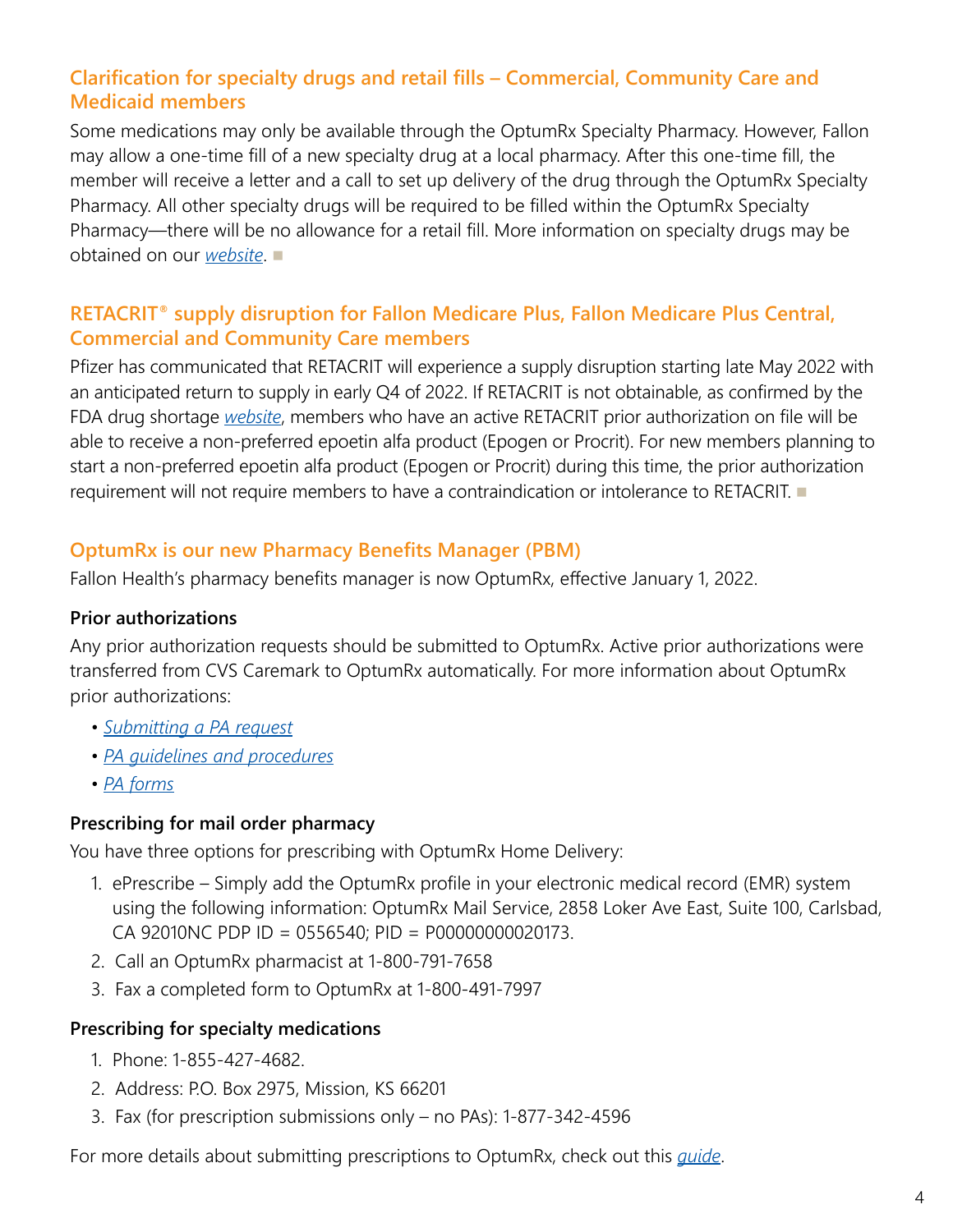#### <span id="page-4-0"></span>**Important information for your patients**

- All Fallon members with a prescription drug benefit received a new ID card with updated PBM information.
- Fallon 365 Care, Wellforce Care Plan, Berkshire Fallon Health Collaborative, Commercial and Community Care members with CVS Caremark specialty pharmacy will need to switch to OptumRx Specialty. Prescriptions with available refills transitioned to OptumRx automatically, with the exception of controlled substances.
- Fallon Medicare Plus, Fallon Medicare Plus Central, NaviCare, Commercial and Community Care members using CVS Caremark for mail order prescriptions will need to switch to OptumRx Home Delivery. Prescriptions with available refills were transitioned to OptumRx automatically, with the exception of controlled substances.
- All members with specialty and mail order medications transitioning to OptumRx will need to contact OptumRx to set up their accounts and provide payment information.

Full contact information regarding prior authorizations, specialty pharmacy and mail order is listed at the end of this newsletter.

We will share additional important information in the coming months and encourage you to visit our *[website](https://www.fchp.org/en/providers/pharmacy.aspx)* for updates.

#### **Billing reminders**

#### **Tips on how to ensure your paper claims submissions are processed expeditiously and efficiently:**

- Please ensure your form meets NUCC/CMS guidelines
- Use black font and avoid light print to avoid data capture errors
- Font guidance
	- Use a 10-point font
	- Do not mix fonts or use italics, percentage signs, question marks, slashes, dashes, decimal points, dollar signs, or parentheses
- Do not submit handwritten claims
- Use UPPERCASE letters for alphabetical entries
- UB04 specific guidance
	- A claim must not exceed 450 lines
	- Total the claims on the last page only

#### **Tip for submitting paper and electronic claim corrections:**

It is important to submit corrected claims after your previous claim has been finalized on a Remittance Advice Summary (RAS). Submitting multiple corrections prior to the finalization of the previous claim causes processing delays, manual review, and sequencing confusion.

#### **Tips for submitting provider appeals:**

- Please specify what is being appealed on the Claim Review Form
- All pertinent supporting documentation must be attached to the Provider Appeal  $\blacksquare$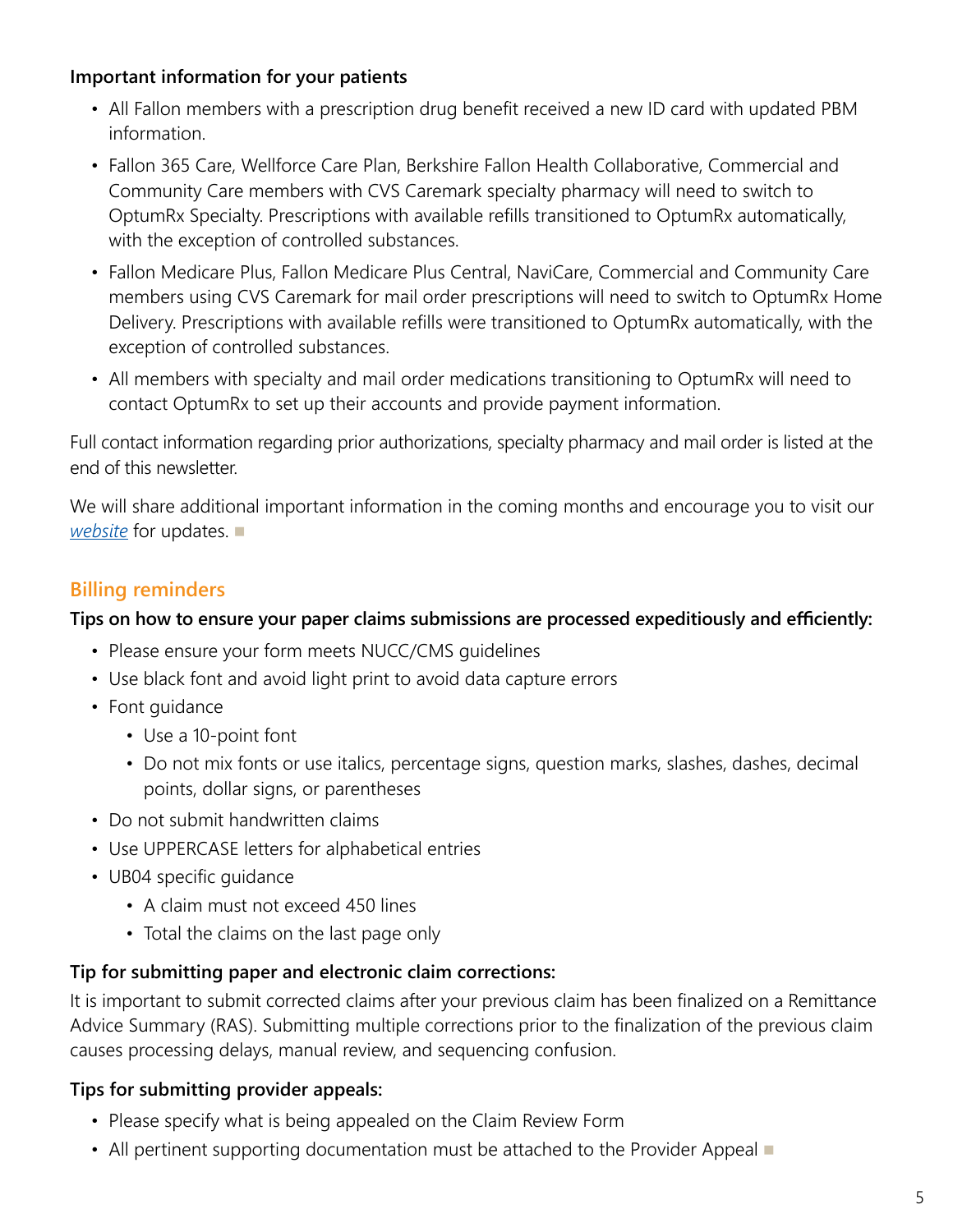## <span id="page-5-0"></span>Product spotlight

#### **NaviCare®–Model of Care training**

The main philosophy behind our NaviCare product is to assist our members in functioning at the safest level in the most appropriate setting, utilizing both Medicare and Medicaid covered benefits and services. Eligible members must be age 65 or older, have MassHealth Standard, and may or may not have Medicare. NaviCare services every county in Massachusetts, with the exception of Nantucket and Dukes.

Every member has a customized member centric plan of care developed by their Care Team. The care plan contains details about the member's goals and the benefits that are part of their care plan. Benefits may include, but are not limited to, in-home supportive services such as homemakers, the Personal Care Attendant (PCA) Program, Adult Day Health Care, Group Adult and Adult Foster Care. Each member's care plan is unique to meet their needs.

#### **Additional NaviCare benefits that all members receive, include:**

- Unlimited transportation to medical appointments
- 140 one-way trips per calendar year to places like the grocery store, gym, religious services and more within a 30-mile radius of the member's home. Transportation may be arranged ideally 2 business days in advance by calling our Transportation Vendor CTS at 1-833-824-9440. The member/caregiver can arrange transportation, or our Navigators are also available to assist. *Continuing in 2022:* Members can qualify for mileage reimbursement for covered trips.
- Up to \$400 per year in reimbursements for new fitness trackers, like a Fitbit or Apple Watch, and/or for qualified fitness equipment and/or a membership in a qualified health club or fitness facility. They also have a SilverSneakers™ gym membership.
- Up to \$600 per year (\$150 per calendar quarter) on the Save Now card, to purchase certain health-related items like fish oil, contact lens solution, cold/allergy medications, probiotics, incontinence products and more.
- The Healthy Food Card with the ability to earn up to \$100 annually for completing such healthy activities as:
	- Welcome to Medicare/Annual physical or qualified wellness visits
	- Preventive vaccines, including:
		- Flu
		- Tdap
		- Pneumococcal vaccine
		- COVID-19
		- Shingles vaccine

The Healthy Food Card enables members to purchase food/items such as, but not limited to: Canned vegetables, beans, rice and pastas, fresh vegetables and fruits, frozen and fresh meat, fish and poultry, refrigerated dairy and non-dairy products at participating retailers.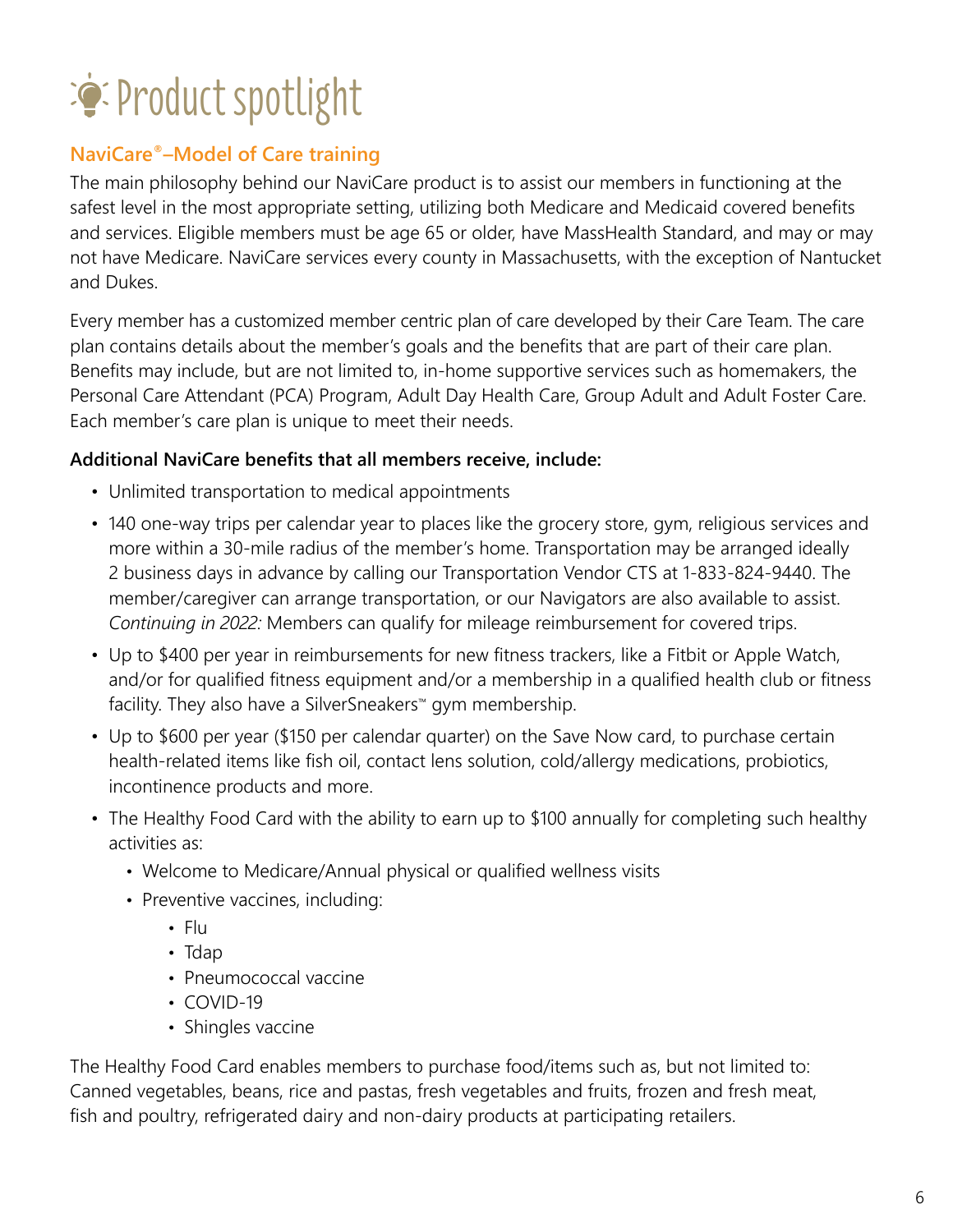NaviCare members get an entire Care Team to help them reach their personal health goals. This allows each Care Team member to focus on what they do best. It also gives providers additional resources, such as a coordinated care plan to reference and other Care Team members to communicate with, to have the best information possible for each NaviCare patient.

#### **Care Team members and their roles include:**

#### **Navigator**

- Educates patients about benefits and services
- Educates patients about—and obtains their approval for—their care plan
- Assists in developing patient's care plan
- Helps patients make medical appointments and access services
- Informs Care Team when patient has a care transition

#### **Nurse Case Manager or Advanced Practitioner**

- Assesses clinical and daily needs
- Teaches about conditions and medications
- Helps patients get the care they need after they're discharged from a medical facility

#### **Primary Care Provider (PCP)**

- Provides overall clinical direction
- Provides primary medical services including acute and preventive care
- Orders prescriptions, supplies, equipment and home services
- Documents and complies with advance directives about the patient's wishes for future treatment and health care decisions
- Receives patient's care plan and provides input when needed

#### **Geriatric Support Services Coordinator employed by local Aging Service Access Points (ASAPs)**

*(if patient is living in own home)*

- Evaluates need for services to help patients remain at home and coordinates those services
- Helps patients with MassHealth paperwork
- Connects patients with helpful resources

#### **Behavioral Health Case Manager** *(as needed)*

- Identifies and coordinates services to support patients' emotional health and well-being
- Supports patients through transition to older adulthood
- Helps connect patients with their Care Team and patients' mental health providers and substance-use counselors, if present

#### **Clinical pharmacist** *(as needed)*

• Visits patients after care transition to perform a medication reconciliation and teaches them proper medication use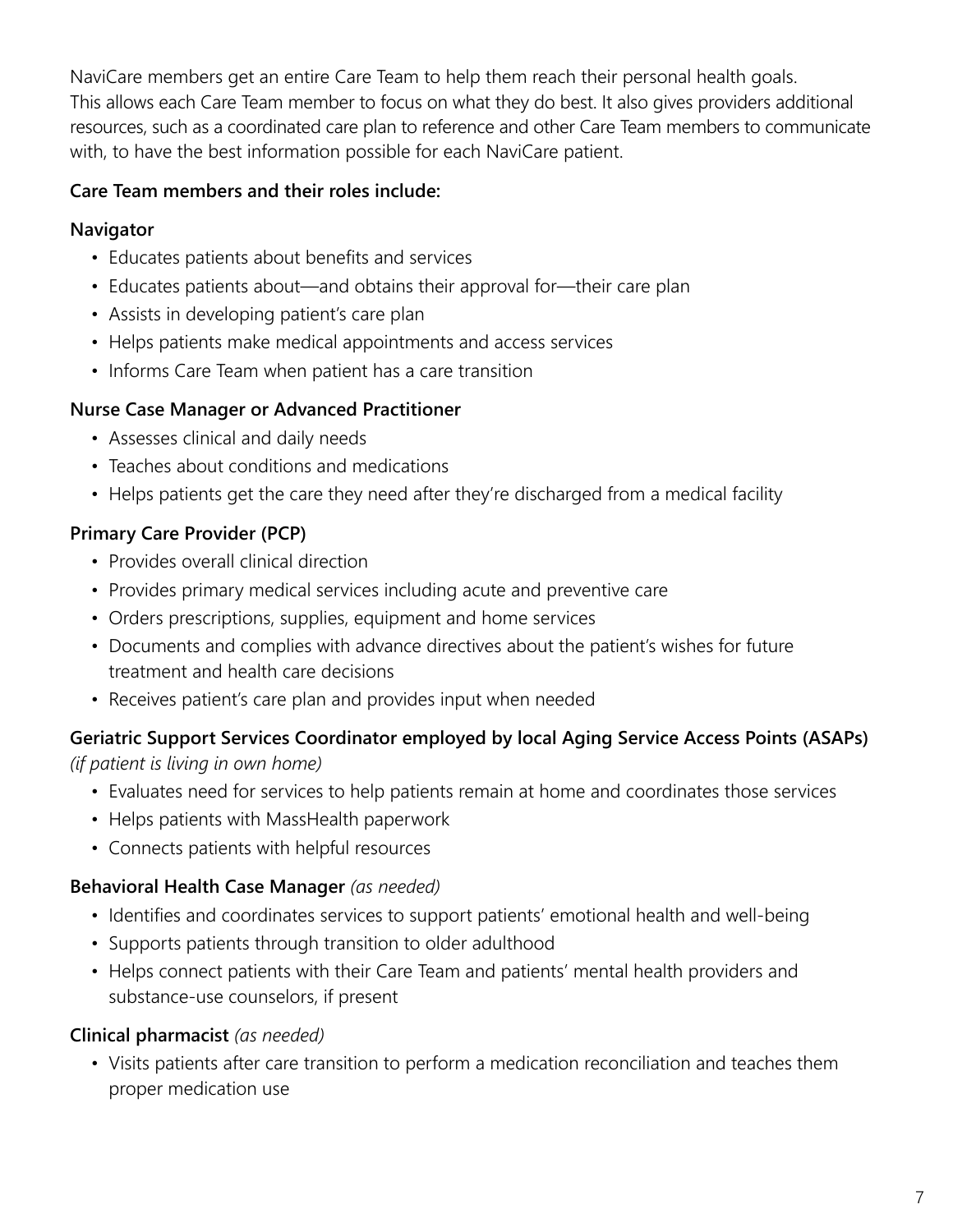<span id="page-7-0"></span>PCPs are welcome to provide input to their patient's care plan at any time by contacting the NaviCare Enrollee Service Line at 1-877-700-6996 or by speaking directly with the NaviCare Navigators and/ or Nurse Case Managers that may be embedded in your practices. If you are interested in having a Navigator and/or Nurse Case Manager embedded in your practice, please contact us at the above phone number.

To refer a patient to NaviCare or learn more about eligibility criteria, contact us at the NaviCare Marketing Line at 1-877-255-7108.

#### **CareConnect – nurse triage call line to help members get connected to their PCP**

Fallon Health is focused on connecting members with their PCPs for both in-person and virtual visits when members might otherwise seek care in the ED or Urgent Care for ambulatory sensitive conditions.

#### *New for 2022:* **Member ID cards now list the CareConnect nurse triage phone number**

Our 24-hour nurse call line is available to our members 7 days a week, 365 days a year and is now conducting warm transfers to PCP offices for members who might benefit from consultation or a visit with their PCP in 72 hours or less.

The nurse call line triages members along a hierarchy of interventions, including, but not limited to, the following:

- Patient education for healthy decisions and/or self-management
- Referral to PCP or other treating clinician's office for non-urgent care
- Assistance with PCP office visit and virtual visit scheduling
- Paging of member PCP for urgent needs
- Assistance with Urgent Care appointments
- Referral to the ER for emergent conditions

Members can call the nurse triage line any time. Industry-standard guidelines are used by the nurse to assess the member's condition and to determine and facilitate the best care solutions.  $\blacksquare$ 

### Doing business with us

#### **Important strategy for Fallon Health to improve CAHPS scores**

Health plans like Fallon conduct Consumer Assessment of Healthcare Providers and Systems (CAHPS) simulation research projects to explore CAHPS issues in ways that can't be addressed in the official, regulatory CAHPS surveys.

A CAHPS simulation survey allows health plans to obtain a richer understanding of CAHPS results through enhanced analysis opportunities, larger sample sizes, an ability to add internal metrics for more relevant segmenting, and the inclusion of both responder and non-responder data for a more complete overall picture of what drives performance. According to SPH Analytics—one of the largest approved contracted regulatory CAHPS vendors—more than 50% of their clients conduct some version of a CAHPS simulation survey in addition to their regulatory CAHPS projects.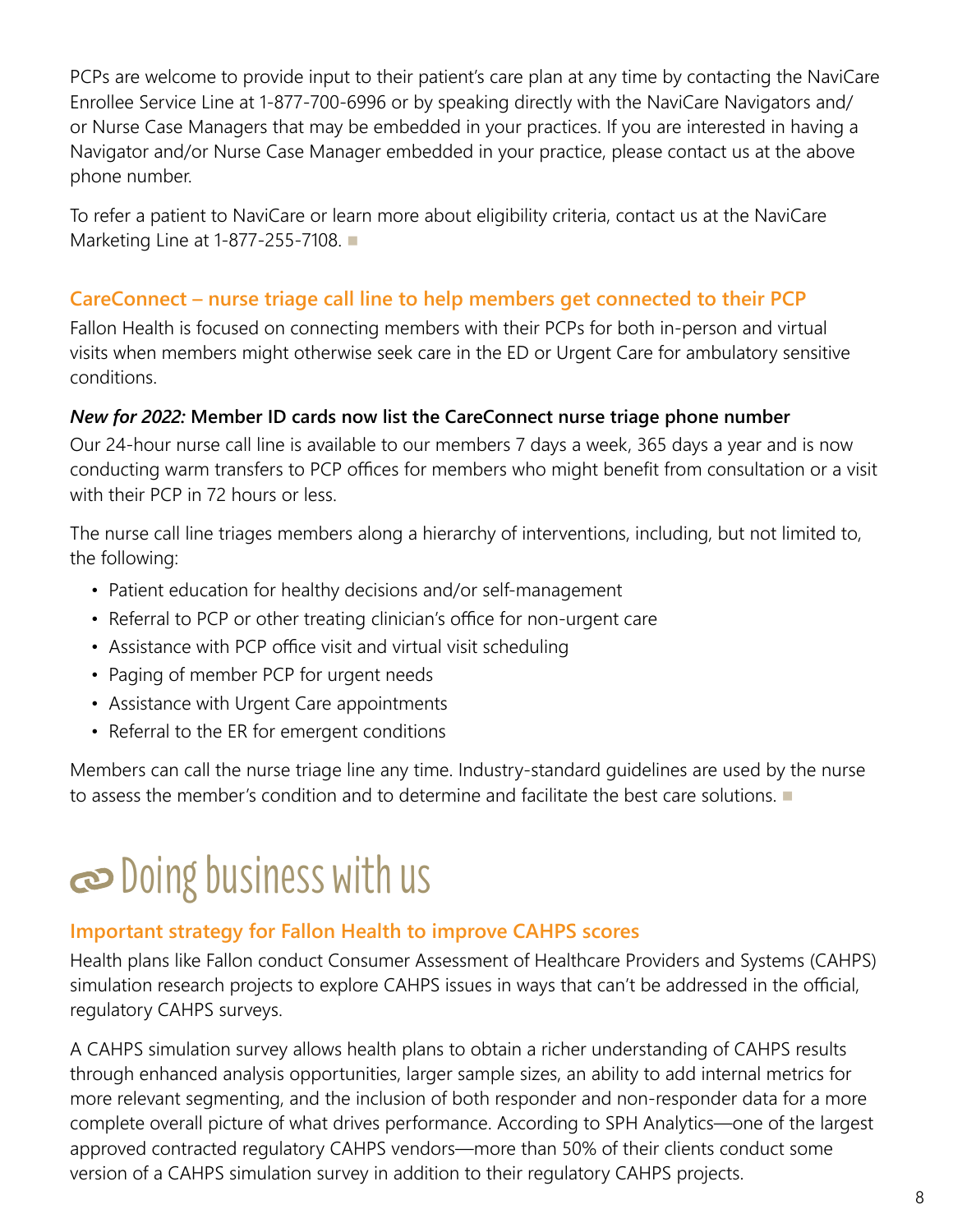<span id="page-8-0"></span>A CAHPS simulation is an off-cycle (non-regulatory) survey measurement that uses the same protocols as a regular CAHPs survey, but does not count toward CMS 5 Star or NCQA Star ratings or accreditation. Unlike regulatory CAHPS surveys conducted during the spring, simulation surveys allow health plans to analyze results down to an individual member/patient level for more targeted interventions and increased understanding of member/patient wants and needs. Simulation results can also be aggregated by member/patient to a provider group, provider site or down to an individual PCP to determine differences in member/patient perceptions based on where they obtain care. This is helpful as CAHPS health plan specific results are often influenced by how and where they receive care.

Fallon recently completed a full simulation CAHPS survey with Fallon Medicare Plus, Fallon Medicare Plus Central and NaviCare members (Fall 2021) and received approximately 4,000 completed surveys. With this robust data set, Fallon is able to segment results in a variety of informative ways, including by:

- Race
- Language preference
- Where they obtain care
- Geographic region
- Provider group location

If you are interested in accessing the results of Fallon's CAHPS simulation, please email *[askfchp@fallonhealth.org](mailto:askfchp%40fallonhealth.org?subject=)* or reach out directly to your Provider Relations Representative for more details.  $\blacksquare$ 

### Q Quality focus

#### **Clinical Practice Guidelines update**

Our Clinical Practice Guidelines are available *[here](https://www.fchp.org/en/providers/criteria-policies-guidelines.aspx).* For a paper copy, please contact Robin Byrne at 1-508-368-9103.

Fallon's Clinical Quality Improvement Committee endorsed and approved the following evidence based Clinical Practice Guidelines:

- Massachusetts Health Quality Partners 2022 Pediatric and Adult Preventive Care Guidelines
- Massachusetts Health Quality Partners 2022 Perinatal Care Guidelines
- Centers for Disease Control and Prevention Recommended Child and Adolescent Immunization Schedule for ages 18 years or younger
- Centers for Disease Control and Prevention Recommended Adult Immunization Schedule
- Centers for Disease Control and Prevention Guideline for Prescribing Opioids for Chronic Pain-United States, 2016
- Standards of Medical Care in Diabetes 2022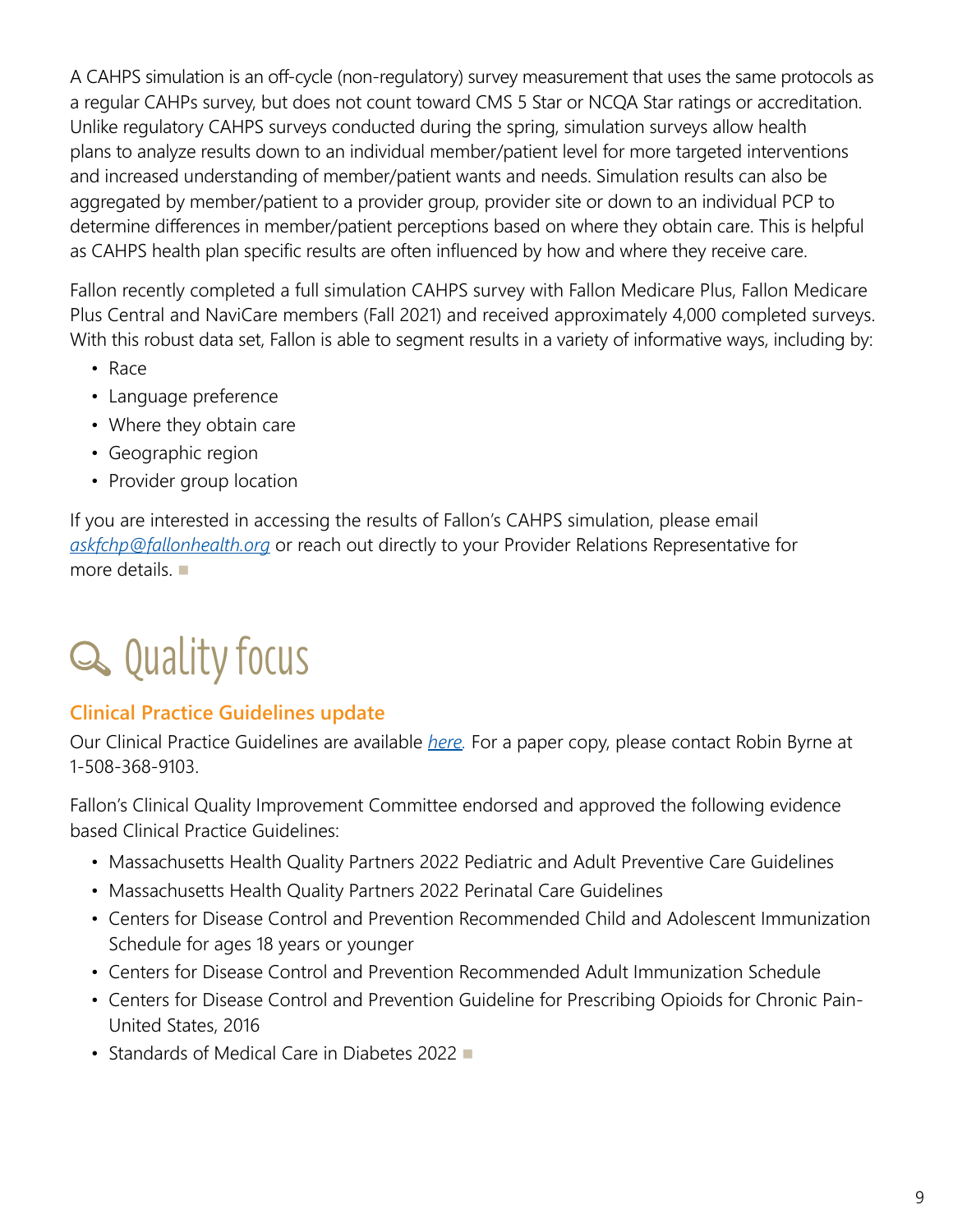<span id="page-9-0"></span>

### **Coding updates**

**Effective April 1, 2022,** the following codes will *require plan prior authorization:* 

| Code  | <b>Description</b>                                                                                                                                                                                                                           |  |  |
|-------|----------------------------------------------------------------------------------------------------------------------------------------------------------------------------------------------------------------------------------------------|--|--|
| A2011 | Supra sdrm, per square centimeter                                                                                                                                                                                                            |  |  |
| A2012 | Suprathel, per square centimeter                                                                                                                                                                                                             |  |  |
| A2013 | Innovamatrix fs, per square centimeter                                                                                                                                                                                                       |  |  |
| A4100 | Skin substitute, fda cleared as a device, not otherwise specified                                                                                                                                                                            |  |  |
| A4238 | Supply allowance for adjunctive continuous glucose monitor (CGM), includes all supplies and<br>accessories, 1 month supply $=$ 1 unit of service                                                                                             |  |  |
| A9291 | Prescription digital behavioral therapy, fda cleared, per course of treatment                                                                                                                                                                |  |  |
| A9574 | Air polymer-type a intrauterine foam, 0.1 ml                                                                                                                                                                                                 |  |  |
| E2102 | Adjunctive continuous glucose monitor or receiver                                                                                                                                                                                            |  |  |
| K1028 | Power source and control electronics unit for oral device/appliance for neuromuscular electrical<br>stimulation of the tongue muscle for the reduction of snoring and obstructive sleep apnea,<br>controlled by phone application            |  |  |
| K1029 | Oral device/appliance for neuromuscular electrical stimulation of the tongue muscle, used in<br>conjunction with the power source and control electronics unit, controlled by phone application,<br>90-day supply                            |  |  |
| K1030 | External recharging system for battery (internal) for use with implanted cardiac contractility<br>modulation generator, replacement only                                                                                                     |  |  |
| K1031 | Non-pneumatic compression controller without calibrated gradient pressure                                                                                                                                                                    |  |  |
| K1032 | Non-pneumatic sequential compression garment, full leg                                                                                                                                                                                       |  |  |
| K1033 | Non-pneumatic sequential compression garment, half leg                                                                                                                                                                                       |  |  |
| Q4224 | Human health factor 10 amniotic patch (hhf10-p), per square centimeter                                                                                                                                                                       |  |  |
| Q4225 | Amniobind, per square centimeter                                                                                                                                                                                                             |  |  |
| Q4256 | Mlg-complete, per square centimeter                                                                                                                                                                                                          |  |  |
| Q4257 | Relese, per square centimeter                                                                                                                                                                                                                |  |  |
| Q4258 | Enverse, per square centimeter                                                                                                                                                                                                               |  |  |
| Q5124 | Injection, ranibizumab-nuna, biosimilar, (byooviz), 0.1 mg                                                                                                                                                                                   |  |  |
| 0306U | Oncology (minimal residual disease [MRD]), next-generation targeted sequencing analysis,<br>cell-free DNA, initial (baseline) assessment to determine a patient specific panel for future<br>comparisons to evaluate for MRD                 |  |  |
| 0307U | Oncology (minimal residual disease [MRD]), next-generation targeted sequencing analysis of<br>a patient-specific panel, cell-free DNA, subsequent assessment with comparison to previously<br>analyzed patient specimens to evaluate for MRD |  |  |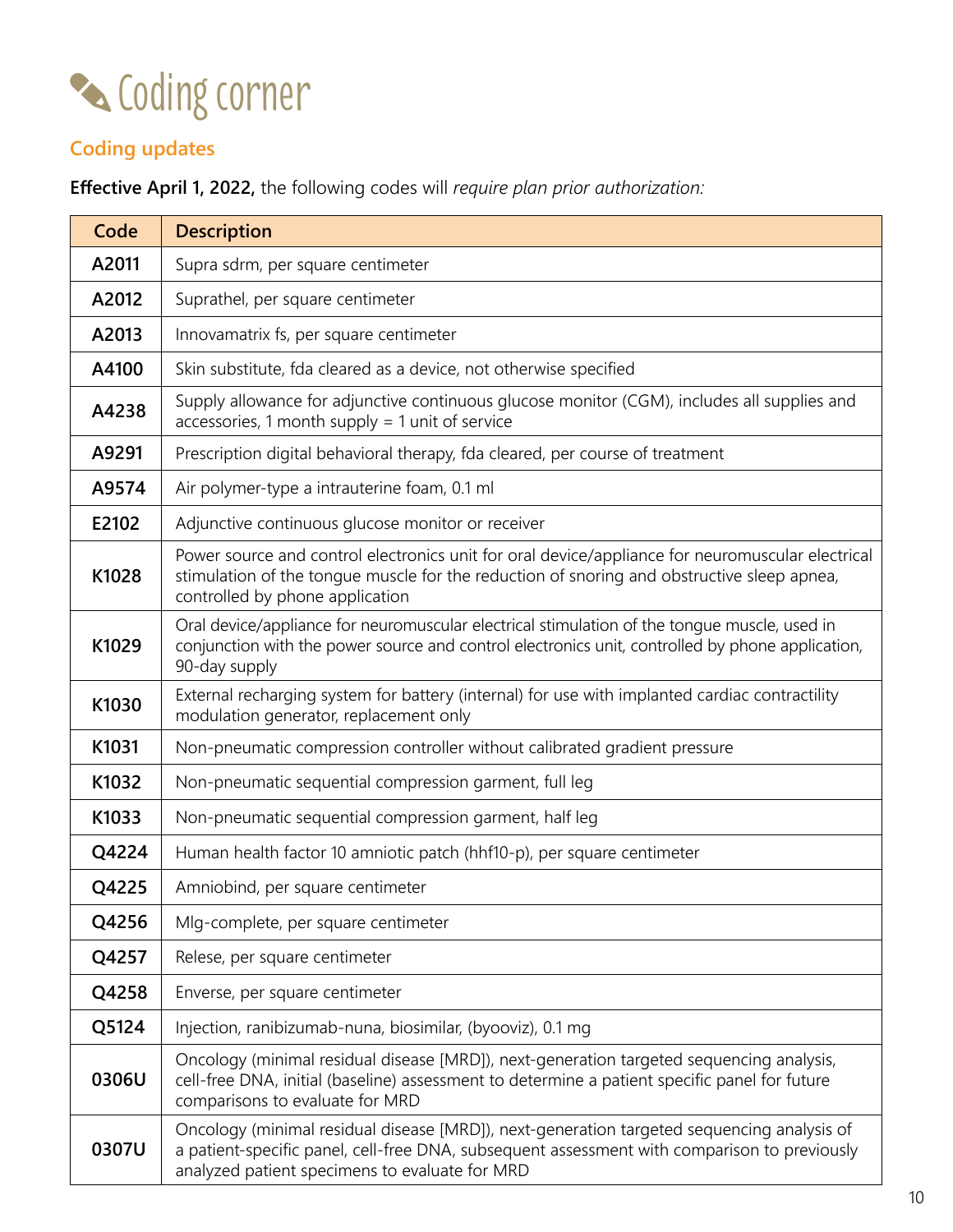| Code  | <b>Description</b>                                                                                                                                                                                                                                                                                                                                                                       |  |  |
|-------|------------------------------------------------------------------------------------------------------------------------------------------------------------------------------------------------------------------------------------------------------------------------------------------------------------------------------------------------------------------------------------------|--|--|
| 0308U | Cardiology (coronary artery disease [CAD]), analysis of 3 proteins (high sensitivity [HS] troponin,<br>adiponectin, and kidney injury molecule-1 [KIM-1]), plasma, algorithm reported as a risk score<br>for obstructive CAD                                                                                                                                                             |  |  |
| 0309U | Cardiology (cardiovascular disease), analysis of 4 proteins (NT-proBNP, osteopontin, tissue<br>inhibitor of metalloproteinase-1 [TIMP-1], and kidney injury molecule-1 [KIM-1]), plasma,<br>algorithm reported as a risk score for major adverse cardiac event                                                                                                                           |  |  |
| 0310U | Pediatrics (vasculitis, kawasaki disease [KD]), analysis of 3 biomarkers (NT-proBNP, C-reactive<br>protein, and T-uptake), plasma, algorithm reported as a risk score for KD                                                                                                                                                                                                             |  |  |
| 0311U | Infectious disease (bacterial), quantitative antimicrobial susceptibility reported as phenotypic<br>minimum inhibitory concentration (MIC)-based antimicrobial susceptibility for each organisms<br>identified                                                                                                                                                                           |  |  |
| 0312U | Autoimmune diseases (e.g., systemic lupus erythematosus [SLE]), analysis of 8 lgG autoantibodies<br>and 2 cell-bound complement activation products using enzyme-linked immunosorbent<br>immunoassay (ELISA), flow cytometry and indirect immunofluorescence, serum, or plasma<br>and whole blood, individual components reported along with an algorithmic SLE-likelihood<br>assessment |  |  |
| 0313U | Oncology (pancreas), DNA and mRNA next-generation sequencing analysis of 74 genes and<br>analysis of CEA (CEACAM5) gene expression, pancreatic cyst fluid, algorithm reported as a<br>categorical result (e.g., negative, low probability of neoplasia or positive, high probability of<br>neoplasia)                                                                                    |  |  |
| 0314U | Oncology (cutaneous melanoma), mRNA gene expression profiling by RT-PCR of 35 genes<br>(32 content and 3 housekeeping), utilizing formalin-fixed paraffin-embedded (FFPE) tissue,<br>algorithm reported as a categorical result (e.g., benign, intermediate, malignant)                                                                                                                  |  |  |
| 0315U | Oncology (cutaneous squamous cell carcinoma), mRNA gene expression profiling by RT-PCR of<br>40 genes (34 content and 6 housekeeping), utilizing formalin-fixed paraffin-embedded (FFPE)<br>tissue, algorithm reported as a categorical risk result (e.g., Class 1, Class 2A, Class 2B)                                                                                                  |  |  |
| 0316U | Borrelia burgdorferi (Lyme disease), OspA protein evaluation, urine                                                                                                                                                                                                                                                                                                                      |  |  |
| 0317U | Oncology (lung cancer), four-probe FISH (3q29, 3p22.1, 10q22.3, 10cen) assay, whole blood,<br>predictive algorithm-generated evaluation reported as decreased or increased risk for lung<br>cancer                                                                                                                                                                                       |  |  |
| 0318U | Pediatrics (congenital epigenetic disorders), whole genome methylation analysis by microarray<br>for 50 or more genes, blood                                                                                                                                                                                                                                                             |  |  |
| 0319U | Nephrology (renal transplant), RNA expression by select transcriptome sequencing, using<br>pretransplant peripheral blood, algorithm reported as a risk score for early acute rejection                                                                                                                                                                                                  |  |  |
| 0320U | Nephrology (renal transplant), RNA expression by select transcriptome sequencing, using<br>posttransplant peripheral blood, algorithm reported as a risk score for acute cellular rejection                                                                                                                                                                                              |  |  |
| 0321U | Infectious agent detection by nucleic acid (DNA or RNA), genitourinary pathogens, identification<br>of 20 bacterial and fungal organisms and identification of 16 associated antibiotic-resistance<br>genes, multiplex amplified probe technique                                                                                                                                         |  |  |
| 0322U | Neurology (autism spectrum disorder [ASD]), quantitative measurements of 14 acyl carnitines<br>and microbiome-derived metabolites, liquid chromatography with tandem mass spectrometry<br>(LC-MS/MS), plasma, results reported as negative or positive for risk of metabolic subtypes<br>associated with ASD                                                                             |  |  |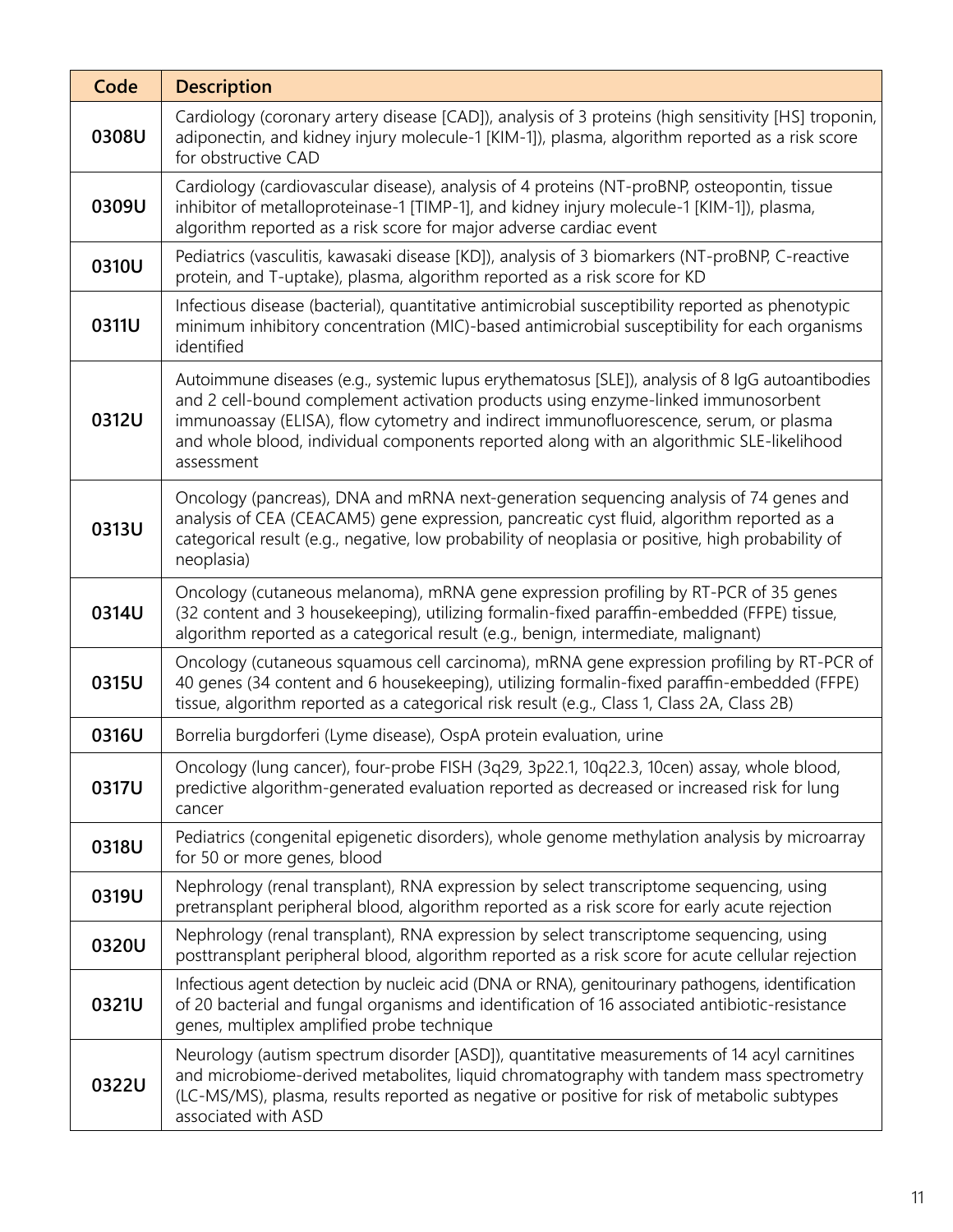**Effective April 1, 2022,** the following codes are *DVL-All LOBs and will NOT require plan prior authorization*

| Code  | <b>Description</b>                                                                                                                                                                                                                                                                                                                                                                                                                                                                                                                                                                                                                                        |  |
|-------|-----------------------------------------------------------------------------------------------------------------------------------------------------------------------------------------------------------------------------------------------------------------------------------------------------------------------------------------------------------------------------------------------------------------------------------------------------------------------------------------------------------------------------------------------------------------------------------------------------------------------------------------------------------|--|
| C9782 | Blinded procedure for New York Heart Association (NYHA) class II or III heart failure, or<br>Canadian Cardiovascular Society (CCS) class III or IV chronic refractory angina; transcatheter<br>intramyocardial transplantation of autologous bone marrow cells (e.g., mononuclear) or<br>placebo control, autologous bone marrow harvesting and preparation for transplantation,<br>left heart catheterization including ventriculography, all laboratory services, and all imaging<br>with or without quidance (e.g., transthoracic echocardiography, ultrasound, fluoroscopy),<br>performed in an approved Investigational device exemption (IDE) study |  |
| C9783 | Blinded procedure for transcatheter implantation of coronary sinus reduction device or placebo<br>control, including vascular access and closure, right heart catherization, venous and coronary<br>sinus angiography, imaging guidance and supervision and interpretation when performed in<br>an approved investigational device exemption (IDE) study                                                                                                                                                                                                                                                                                                  |  |
| H2038 | Skills training and development, per diem                                                                                                                                                                                                                                                                                                                                                                                                                                                                                                                                                                                                                 |  |
| T2050 | Financial management, self-directed, waiver; per diem                                                                                                                                                                                                                                                                                                                                                                                                                                                                                                                                                                                                     |  |
| T2051 | Supports brokerage, self-directed, waiver; per diem                                                                                                                                                                                                                                                                                                                                                                                                                                                                                                                                                                                                       |  |

#### **Effective April 1, 2022** the following codes are *DVL-All LOBs and will require plan prior authorization*

| Code  | <b>Description</b>                                                                                                                                                                                                               |
|-------|----------------------------------------------------------------------------------------------------------------------------------------------------------------------------------------------------------------------------------|
| C9781 | Arthroscopy, shoulder, surgical; with implantation of subacromial spacer (e.g., balloon), includes<br>debridement (e.g., limited or extensive), subacromial decompression, acromioplasty, and biceps<br>tenodesis when performed |

**Effective April 1, 2022,** the following codes will *require plan prior authorization:* 

| Code  | <b>Description</b>                              |
|-------|-------------------------------------------------|
| J0219 | Injection, avalglucosidase alfa-ngpt, 4mg       |
| J0491 | Injection, anifrolumab-fnia, 1mg                |
| J9273 | Injection, tisotumab vedotin-tftv, 1mg          |
| J9359 | Injection, loncastuximab tesirine-lpyl, 0.075mg |

**Effective February 24, 2022,** the following COVID-19 code will be configured as *deny vendor liable for all lines of business:* 

|       | Code   Description                   |
|-------|--------------------------------------|
| Q0221 | AstraZeneca-Tixagev and cilgav 600mg |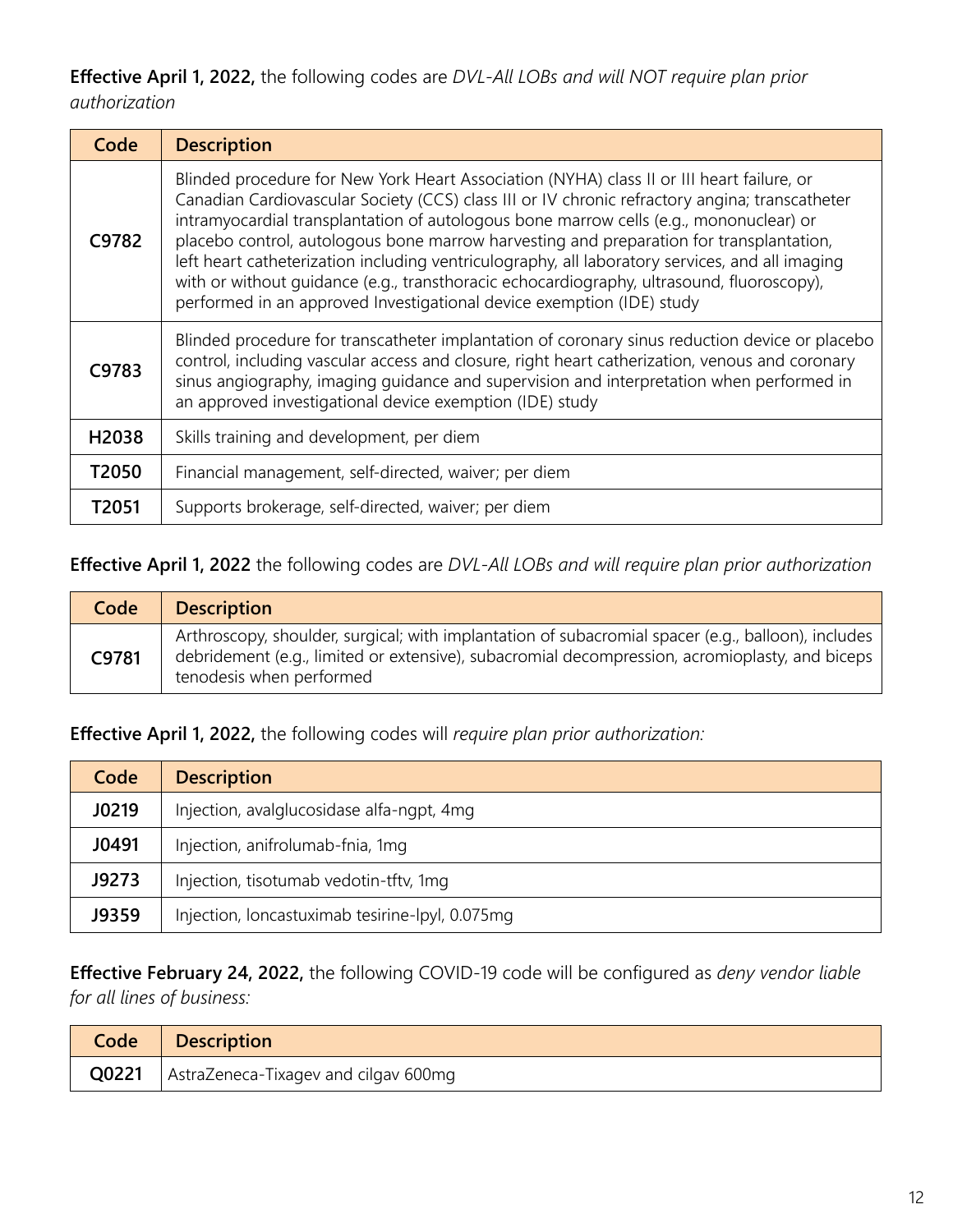**Effective February 11, 2022,** the following code will be configured as *deny vendor liable for all lines of business:* 

| Code   Description                     |
|----------------------------------------|
| Q0222   Injection, bebtelovimab, 175mg |

**Effective January 3, 2022,** the following code will be configured as *deny vendor liable for all lines of business* (as it is paid by the State):

| Code  | <b>Description</b>              |        |                                                            |
|-------|---------------------------------|--------|------------------------------------------------------------|
| 91305 | SARSCOV2 VAC 30 MCG<br>TRS-SUCR | Pfizer | Pfizer-BioNTech COVID-19 Vaccine<br>Pre-Diluted (Gray Cap) |

**Effective January 3, 2022,** the following codes will be *configured with NO PA for all lines of business with no cost share:*

| Code  | <b>Description</b>                     |        |                                                                                            |
|-------|----------------------------------------|--------|--------------------------------------------------------------------------------------------|
| 0051A | ADM SARSCV2 30MCG<br>TRS-SUCR 1        | Pfizer | Pfizer-BioNTech COVID-19 Vaccine<br>Pre-Diluted (Gray Cap) Administration<br>• First dose  |
| 0052A | ADM SARSCV2 30MCG<br>TRS-SUCR 2        | Pfizer | Pfizer-BioNTech COVID-19 Vaccine<br>Pre-Diluted (Gray Cap) Administration<br>· Second dose |
| 0053A | ADM SARSCV2 30MCG<br>TRS-SUCR 3        | Pfizer | Pfizer-BioNTech COVID-19 Vaccine<br>Pre-Diluted (Gray Cap) Administration<br>• Third dose  |
| 0054A | ADM SARSCV2 30MCG<br><b>TRS-SUCR B</b> | Pfizer | Pfizer-BioNTech COVID-19 Vaccine<br>Pre-Diluted (Gray Cap) Administration<br>• Booster     |
| 0073A | ADM SARSCV2 10MCG<br>TRS-SUCR 3        | Pfizer | Pfizer-BioNTech COVID-19 Pediatric<br>Vaccine (Orange Cap) Administration<br>• Third dose  |

*There are no rates assigned to these codes yet, so if a claim comes in it will pay the default rate. Once the rates have been released (hopefully, within 2-4 weeks) the fee schedules will be updated and claims will be adjusted.* 

**Effective January 1, 2022,** this code was added to the Fallon Health Auxiliary Fee Schedule with a *rate of \$10.00 for Fallon Medicare Plus, Fallon Medicare Plus Central and NaviCare.* 

| Code | <b>Description</b>                       |
|------|------------------------------------------|
| 111F | Medication Reconciliation post discharge |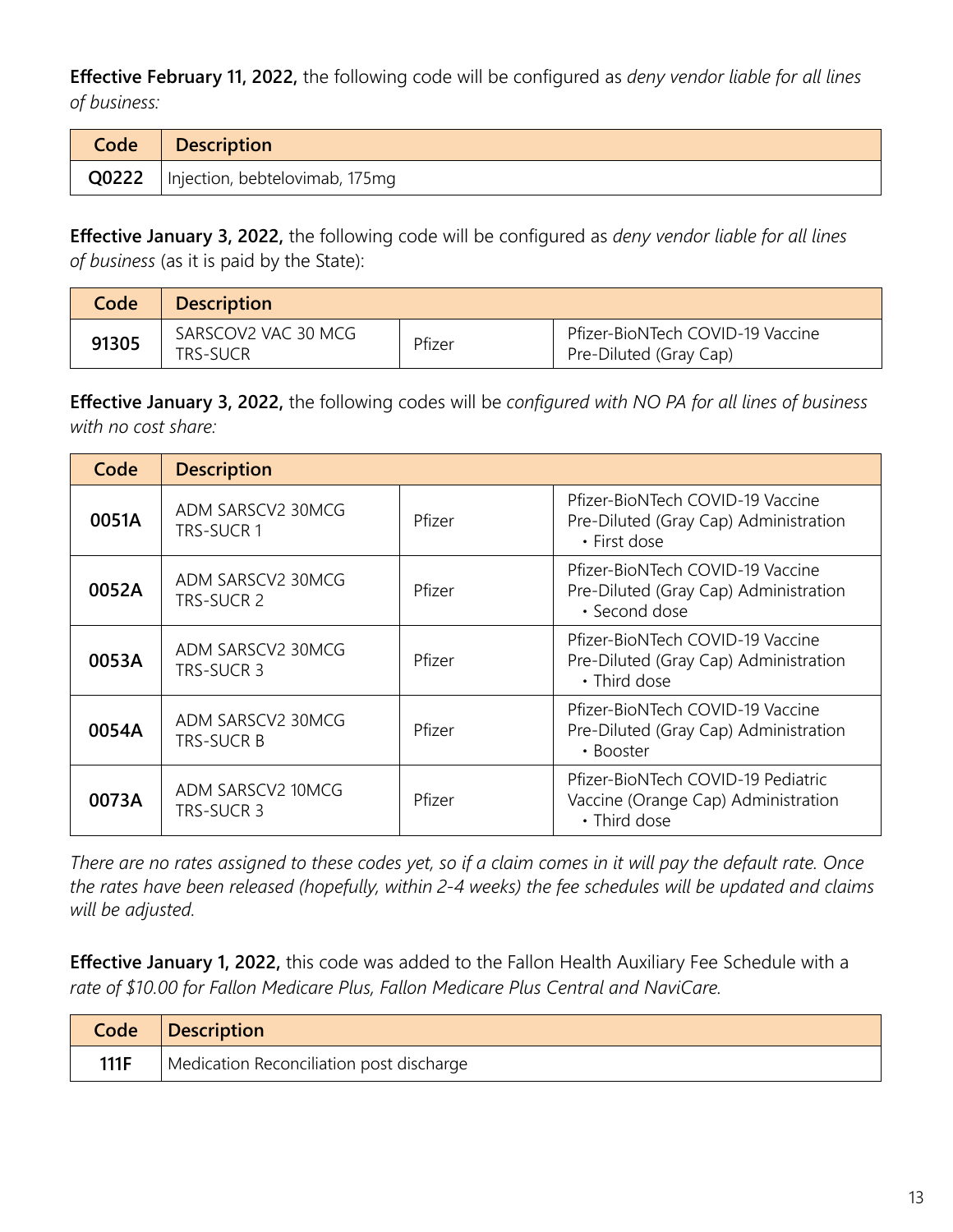#### **Effective October 1, 2020,** the following codes *require plan prior authorization:*

| Code  | <b>Description</b>                                                                                                                                                                                                                                                                                                                                                                          |  |  |
|-------|---------------------------------------------------------------------------------------------------------------------------------------------------------------------------------------------------------------------------------------------------------------------------------------------------------------------------------------------------------------------------------------------|--|--|
| 0206U | Neurology (Alzheimer disease); cell aggregation using morphometric imaging and protein<br>kinase C-epsilon (PKCe) concentration in response to amylospheroid treatment by ELISA,<br>cultured skin fibroblasts, each reported as positive or negative for Alzheimer disease                                                                                                                  |  |  |
| 0217U | Neurology (inherited ataxias), genomic DNA sequence analysis of 51 genes including small<br>sequence changes, deletions, duplications, short tandem repeat gene expansions, and<br>variants in non-uniquely mappable regions, blood or saliva, identification and categorization<br>of genetic variants                                                                                     |  |  |
| 0207U | Neurology (Alzheimer disease); quantitative imaging of phosphorylated ERK1 and ERK2<br>in response to bradykinin treatment by in situ immunofluorescence, using cultured skin<br>fibroblasts, reported as a probability index for Alzheimer disease (List separately in addition to<br>code for primary procedure)                                                                          |  |  |
| 0209U | Cytogenomic constitutional (genome-wide) analysis, interrogation of genomic regions for copy<br>number, structural changes and areas of homozygosity for chromosomal abnormalities                                                                                                                                                                                                          |  |  |
| 0212U | Rare diseases (constitutional/heritable disorders), whole genome and mitochondrial DNA<br>sequence analysis, including small sequence changes, deletions, duplications, short tandem<br>repeat gene expansions, and variants in non-uniquely mappable regions, blood or saliva,<br>identification and categorization of genetic variants, proband                                           |  |  |
| 0213U | Rare diseases (constitutional/heritable disorders), whole genome and mitochondrial DNA<br>sequence analysis, including small sequence changes, deletions, duplications, short tandem<br>repeat gene expansions, and variants in non-uniquely mappable regions, blood or saliva,<br>identification and categorization of genetic variants, each comparator genome (e.g., parent,<br>sibling) |  |  |
| 0214U | Rare diseases (constitutional/heritable disorders), whole exome and mitochondrial DNA<br>sequence analysis, including small sequence changes, deletions, duplications, short tandem<br>repeat gene expansions, and variants in non-uniquely mappable regions, blood or saliva,<br>identification and categorization of genetic variants, proband                                            |  |  |
| 0215U | Rare diseases (constitutional/heritable disorders), whole exome and mitochondrial DNA sequence<br>analysis, including small sequence changes, deletions, duplications, short tandem repeat gene<br>expansions, and variants in non-uniquely mappable regions, blood or saliva, identification and<br>categorization of genetic variants, each comparator exome (e.g., parent, sibling)      |  |  |
| 0216U | Neurology (inherited ataxias), genomic DNA sequence analysis of 12 common genes including<br>small sequence changes, deletions, duplications, short tandem repeat gene expansions, and<br>variants in non-uniquely mappable regions, blood or saliva, identification and categorization of<br>genetic variants                                                                              |  |  |
| 0219U | Infectious agent (human immunodeficiency virus), targeted viral next-generation sequence<br>analysis (e.g., protease [PR], reverse transcriptase [RT], integrase [INT]), algorithm reported as<br>prediction of antiviral drug susceptibility                                                                                                                                               |  |  |
| 0220U | Oncology (breast cancer), image analysis with artificial intelligence assessment of 12 histologic<br>and immunohistochemical features, reported as a recurrence score                                                                                                                                                                                                                       |  |  |
| 0221U | Red cell antigen (ABO blood group) genotyping (ABO), gene analysis, next-generation<br>sequencing, ABO (ABO, alpha 1-3-N-acetylgalactosaminyltransferase and alpha<br>1-3-galactosyltransferase) gene                                                                                                                                                                                       |  |  |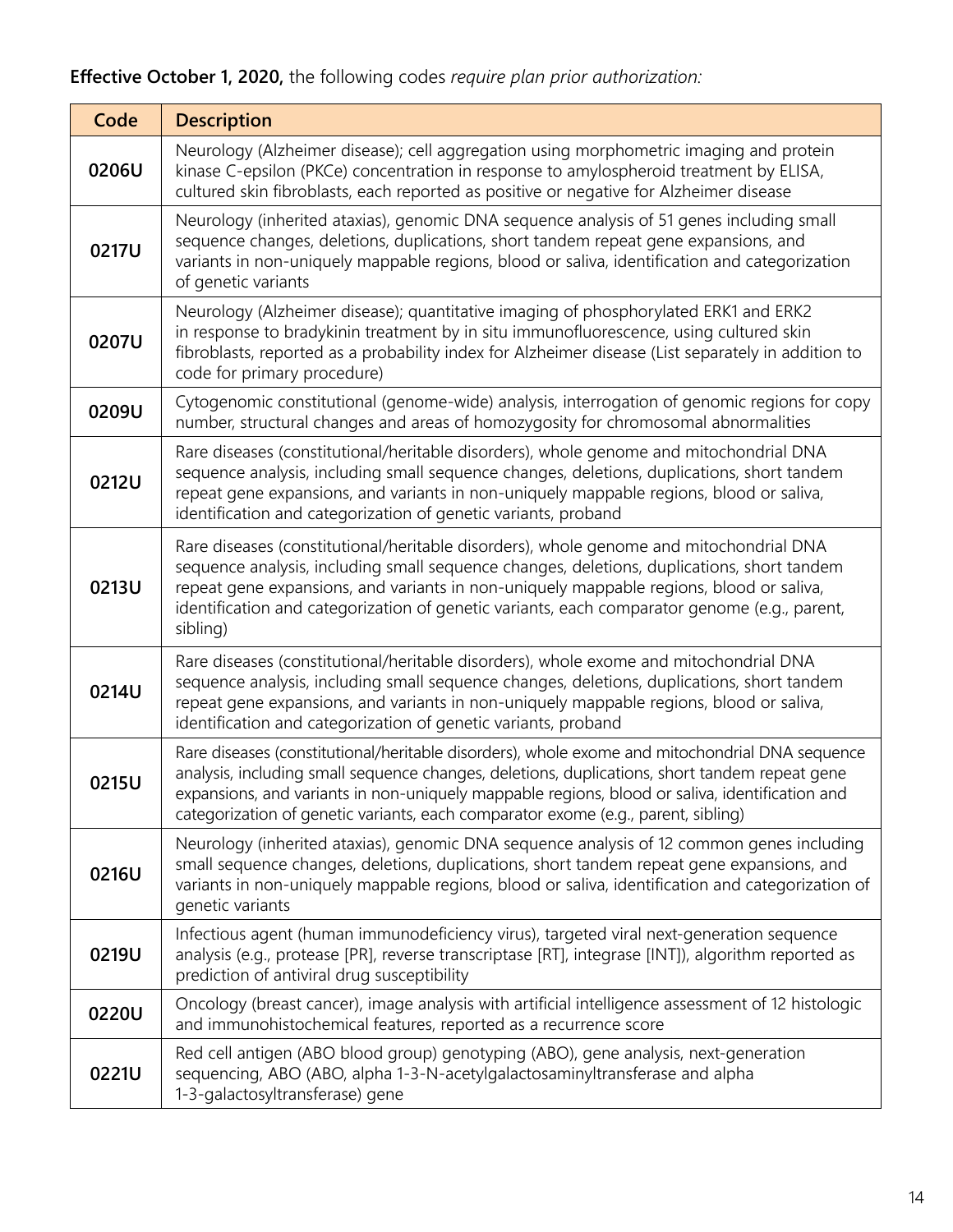<span id="page-14-0"></span>

| Code  | <b>Description</b>                                                                                                                                                                                                                                                                                          |  |  |
|-------|-------------------------------------------------------------------------------------------------------------------------------------------------------------------------------------------------------------------------------------------------------------------------------------------------------------|--|--|
| 0222U | Red cell antigen (RH blood group) genotyping (RHD and RHCE), gene analysis, next-generation<br>sequencing, RH proximal promoter, exons 1-10, portions of introns 2-3                                                                                                                                        |  |  |
| 0015M | Adrenal cortical tumor, biochemical assay of 25 steroid markers, utilizing 24-hour urine<br>specimen and clinical parameters, prognostic algorithm reported as a clinical risk and<br>integrated clinical steroid risk for adrenal cortical carcinoma, adenoma, or other otheradrenal<br>adrenal malignancy |  |  |
| 0016M | Oncology (bladder), mRNA, microarray gene expression profiling of 209 genes, utilizing<br>formalin-fixed formalinfixed paraffin-embedded tissue, algorithm reported as molecular<br>subtype (luminal, luminal infiltrated, basal, basal claudin-low, neuroendocrine-like) =                                 |  |  |

### **E** Payment policies

#### **Revised policies – Effective June 1, 2022**

The following policies have been updated; details about the changes are indicated on the policies.

- **Physical and Occupational Therapy (PT/OT) –** Updated to include billing/coding guidelines for cognitive rehabilitation.
- **Speech Therapy** Updated to include billing/coding guidelines for cognitive rehabilitation.
- **Preventive Services** Updated to include new lung cancer screening with low dose computed tomography eligibility criteria for Medicare plan members.
- **Assistant Surgeon** Medicare Physician Fee Schedule assistant at surgery (ASST SURG) indicators added billing/coding guidelines.
- **Non-Covered Services** Added section on HCPCS Level II C Codes under billing/coding guidelines; updated code report.
- **Obstetrics and Gynecology Payment Policy** Documented non-coverage of IUDs and contraceptive implants for Medicare Advantage plan members per Medicare statute 1862(a)(1).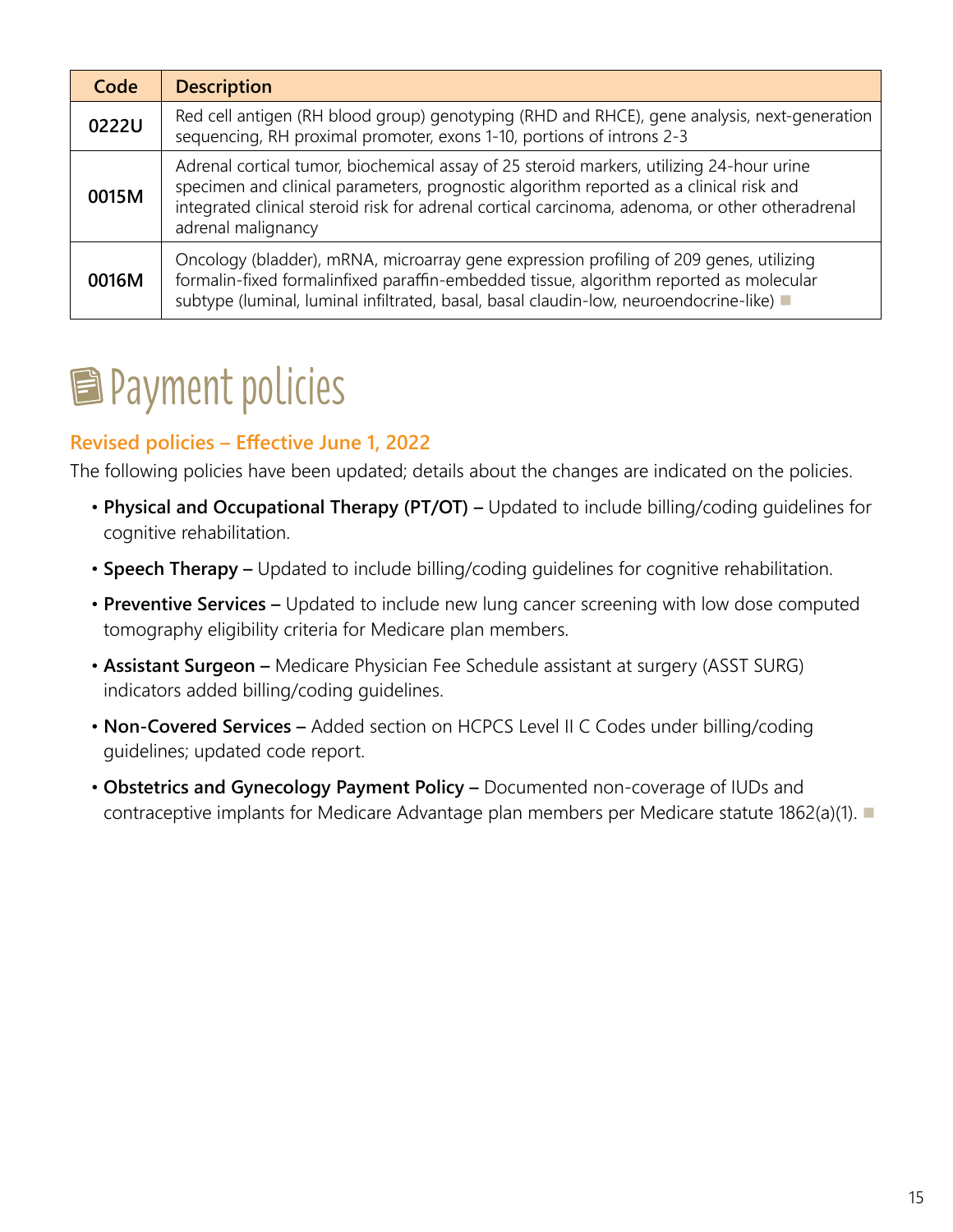### <span id="page-15-0"></span>OptumRx

#### **Contact information**

| <b>Provider ePrescribe for mail order</b>                                                                                           | <b>Mail order</b>                                                                                                                                                        | <b>Specialty pharmacy</b>                                                          |
|-------------------------------------------------------------------------------------------------------------------------------------|--------------------------------------------------------------------------------------------------------------------------------------------------------------------------|------------------------------------------------------------------------------------|
| <b>Pharmacy: OptumRx Mail Service</b><br>Address:<br>OptumRx Mail Service<br>2858 Loker Ave. East, Suite 100,<br>Carlsbad, CA 92010 | (Not available with MassHealth<br>ACO plans - Berkshire Fallon<br>Health Collaborative, Fallon 365<br>Care and Wellforce Care Plan)<br><b>Commercial: 1-844-720-0035</b> | Phone: 1-855-427-4682<br>Address:<br>OptumRx<br>P.O. Box 2975<br>Mission, KS 66201 |
| Identifiers:<br>$NCPDP$ ID = 0556540<br>$PID = PO0000000020173$                                                                     | FMP/NC/SE: 1-844-657-0494<br>FHW: 1-844-722-1701<br>Address: OptumRx<br>P.O. Box 2975<br>Mission, KS 66201<br>Fax: 1-800-491-7997                                        | Fax (for prescription<br>submissions only - no PAs):<br>1-877-342-4596             |

#### **Prior authorization requests**

| Line of business                                                                                                         | Phone / Fax                      | <b>Mail</b>                                         | ePA                                               |
|--------------------------------------------------------------------------------------------------------------------------|----------------------------------|-----------------------------------------------------|---------------------------------------------------|
| Commercial:<br>• Direct Care<br>• Select Care<br>• Steward Community Care<br>• Community Care<br>• Fallon Preferred Care | 1-844-720-0035<br>1-844-403-1029 | Optum Prior Authorization                           |                                                   |
| <b>Customized Employer Group</b><br>• City of Worcester<br>Advantage                                                     |                                  |                                                     |                                                   |
| <b>Medicaid ACO</b><br>• Fallon 365 Care<br>• Berkshire Fallon Health<br>Collaborative<br>• Wellforce Care Plan          | 1-844-720-0033<br>1-844-403-1029 | Department<br>P.O. Box 25183<br>Santa Ana, CA 92799 | professionals.optumrx.com/<br>prior-authorization |
| <b>Medicare</b><br>• Fallon Medicare Plus<br>• NaviCare<br>• Summit ElderCare                                            | 1-844-657-0494<br>1-844-403-1028 |                                                     |                                                   |
| <b>Fallon Health</b><br><b>Weinberg-PACE</b>                                                                             | 1-844-722-1701<br>1-844-403-1028 |                                                     |                                                   |

**Pharmacy Helpline (for pharmacy use): 1-844-368-8734** n